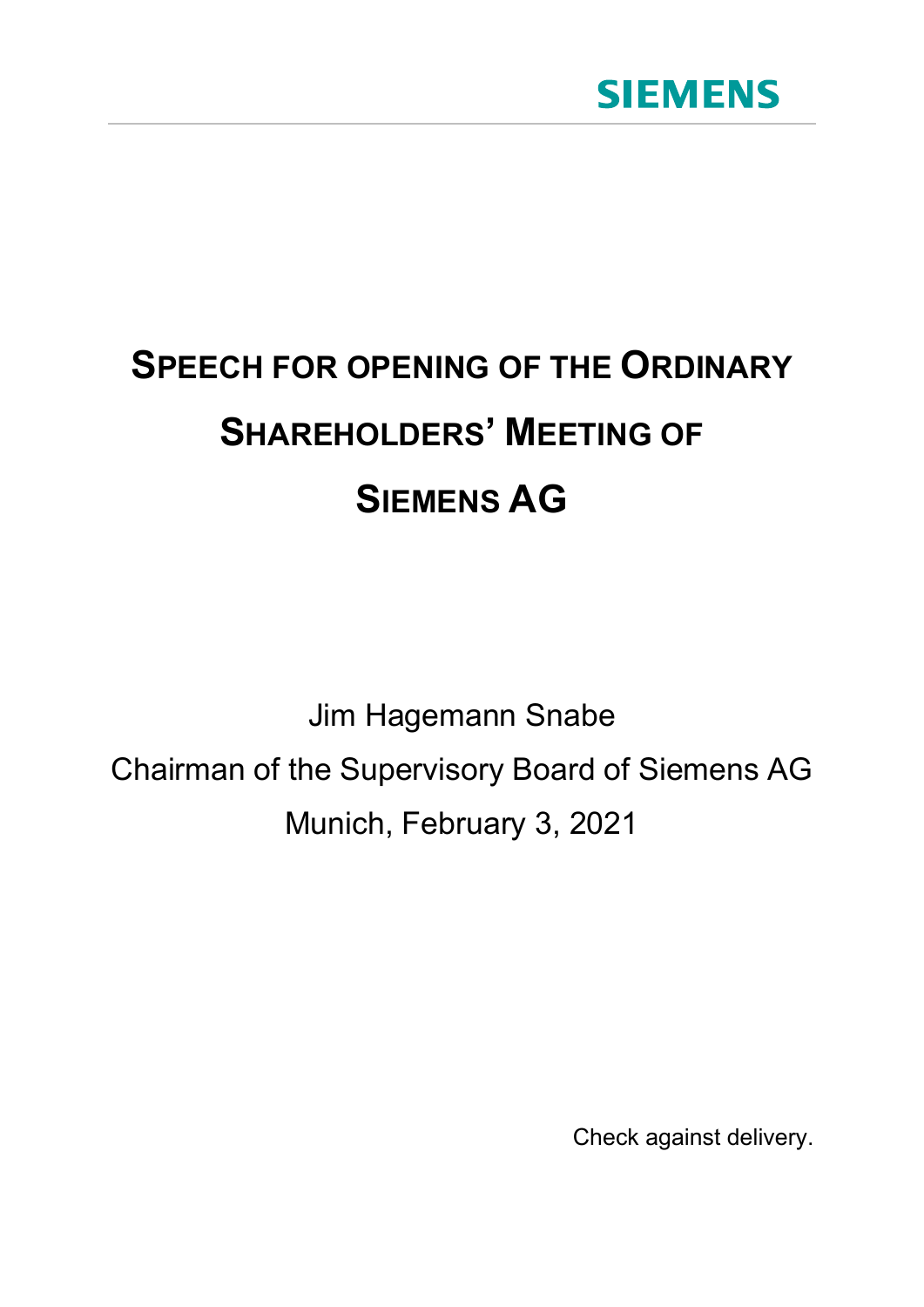Ladies and gentlemen, esteemed shareholders,

As Chairman of the Supervisory Board, I hereby call to order the 2021 ordinary Shareholders' Meeting of Siemens Aktiengesellschaft and assume the chairmanship in accordance with Siemens' Articles of Association.

On behalf of the Supervisory Board and the Managing Board, I'd also like to personally welcome you, esteemed shareholders, and your proxies, the journalists who've joined us online and all others who are following our Annual Shareholders' Meeting today on the Internet.

Ladies and gentlemen,

The COVID-19 pandemic continues to rage. Major events involving many thousands of participants are still not possible. With the issuance of the so-called COVID-19 Measures Act, the German government has, however, established regulations for holding shareholders' meetings in a virtual format. In October 2020, the German Ministry of Justice issued a statutory order extending these regulations until the end of 2021.

With the approval of the Supervisory Board, the Managing Board has decided to make use of these regulations for today's ordinary Annual Shareholders' Meeting – as it did for the successful Extraordinary Shareholders' Meeting on July 9, 2020.

Our Annual Shareholders' Meeting will, accordingly, be conducted as a virtual event in which neither shareholders nor their proxies are present in person.

We're complying with the legal requirements in force when we issued the "Notice of Shareholders' Meeting" at the beginning of December. These regulations – which, as required by law, we described in the "Notice" in detail – also apply to today's meeting without change. We're endeavoring to safeguard your rights as shareholders to the greatest possible extent.

Thank you very much for joining us for today's virtual Annual Shareholders' Meeting.

Ladies and gentlemen,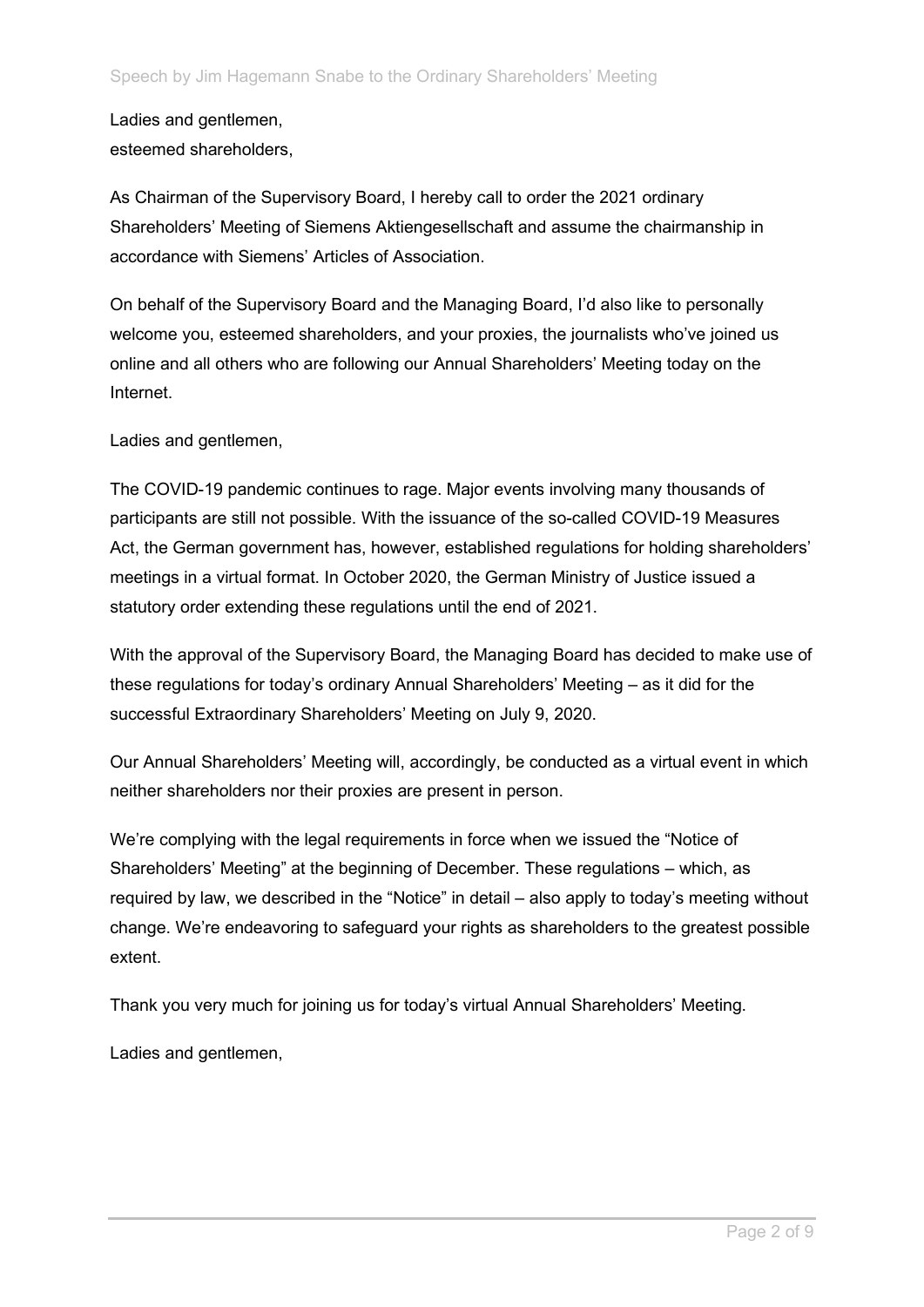The COVID-19 pandemic has been impacting our lives for nearly 12 months now. Our health was and is endangered. Our day-to-day lives are constrained. In this situation, Siemens has demonstrated impressive strength. In fiscal 2020, the company remained a reliable partner to its customers.

In fiscal 2020, Siemens not only delivered an impressive operating performance; it also completed the largest structural realignment in its recent history – and it did so right on schedule.

At the same time, the Supervisory Board successfully concluded the succession to a new Managing Board team. Permit me now to take a closer look at these company achievements from the perspective of the Supervisory Board. As I've already mentioned, Siemens' operating performance was impressive.

Today, many processes at Siemens are digitalized – something that's paid off in the crisis. The combination of digitalization and highly expert employees has enabled Siemens to adapt to the dynamic market conditions and even capture additional market share.

In fiscal 2020, Siemens delivered strong profit in the midst of the pandemic. And as the figures for the first quarter of fiscal 2021 demonstrate, the company is strongly positioned for the future.

Let's take a look now at Siemens' structural realignment. Our Vision 2020+ strategy program has already been presented to you in detail at previous Annual Shareholders' Meetings.

Vision 2020+ focused on transforming the Siemens conglomerate into three powerful companies: Siemens AG, Siemens Healthineers AG and Siemens Energy AG.

Siemens Healthineers was successfully listed on the stock exchange back in 2018. Since then, Healthineers' share price has increased by over two-thirds – a development that provides a strong foundation for the announced acquisition of Varian, a leader in cancer therapy.

In September 2020, Siemens also completed the spin-off and public listing of Siemens Energy. This move created an independent company that is supporting customers and countries worldwide on the path to a sustainable energy system.

In fiscal 2020, the Supervisory Board monitored the steps in Siemens Energy's spin-off and public listing very closely. These steps succeeded as planned – although the pandemic had drastically changed framework conditions.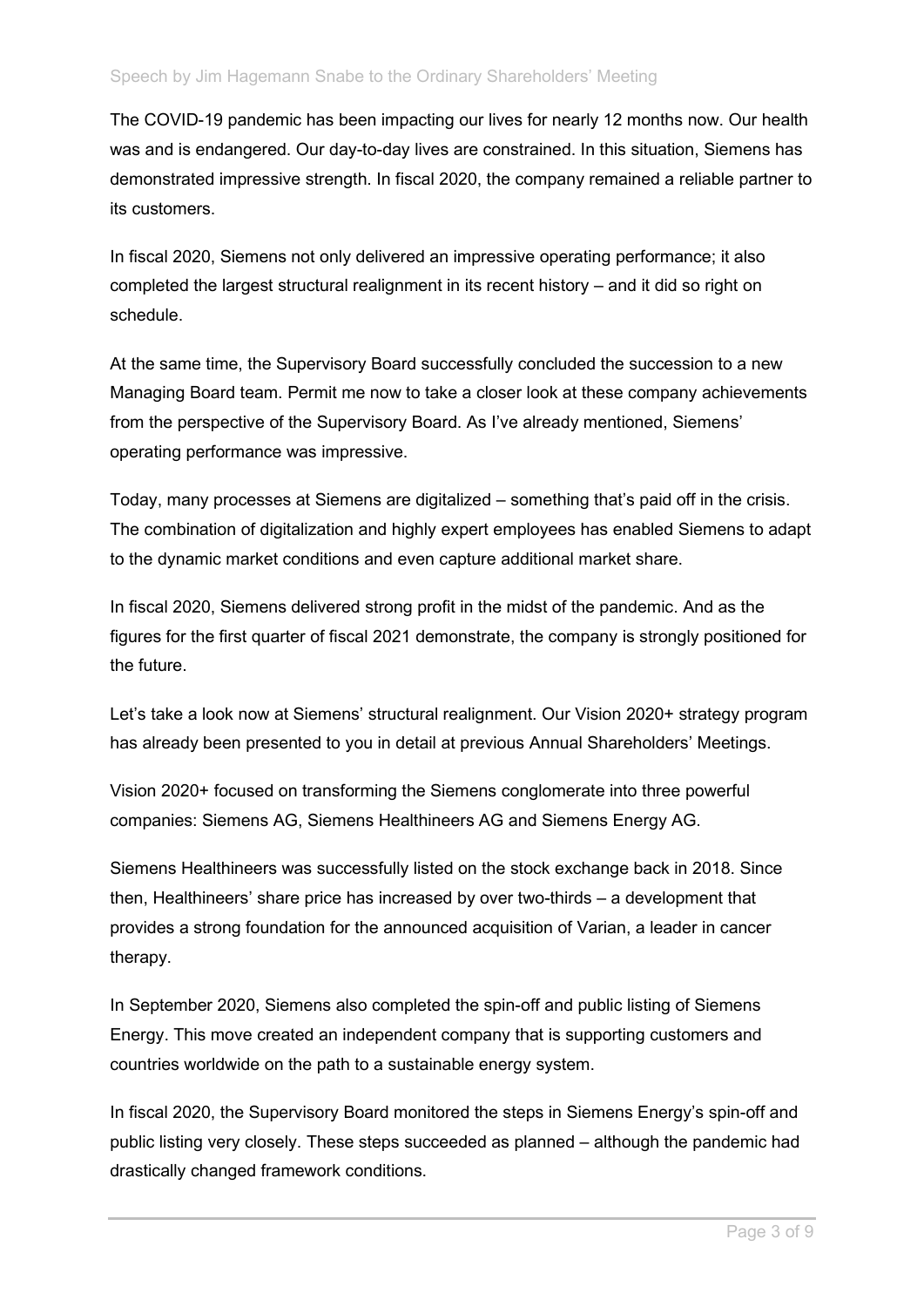You, esteemed shareholders, helped make this success possible through your very clear approval at the Extraordinary Shareholders' Meeting. Thank you very much for your support.

The independence of Siemens Energy completes the implementation of Siemens' new structure.

The realignment has already generated significant shareholder value.

It's also created three companies with all the prerequisites for success in a new age. The three Siemens companies have the innovative power and agility to shape disruptive changes – and not be shaped by them.

Parallel to this structural realignment, the Supervisory Board brought the succession process for the Managing Board to a successful conclusion. It's the first time in 15 years that there's been planned and orderly transition at the top of Siemens AG.

This transition was important because it's enabling us to immediately continue – and even accelerate – Siemens' transformation after the spin-off of Siemens Energy.

At the conclusion of today's Annual Shareholders' Meeting, Siemens will bid farewell to one of its greatest leaders, a man who has shaped our company like few others and is leaving behind a strong foundation for future generations.

Dear Mr. Kaeser, dear Joe,

For the Supervisory Board, for myself personally and for all of us here today, this is a very emotional moment. It's surely no exaggeration to say: your departure marks the end of an era. You've served our company for over 40 years. For more than seven of these years, you've been President and CEO.

During this time, Siemens has renewed itself from the ground up. The first major strategic step was Vision 2020, which enabled Siemens to strengthen its competitiveness. It was not long before Siemens was once again one of the top companies in its industry.

Most CEOs would have been satisfied with this accomplishment. But you, Mr. Kaeser, demonstrated your entrepreneurial vision by never letting up as your time in office proceeded. Instead, you once again accelerated the company's reinvention with Vision 2020+.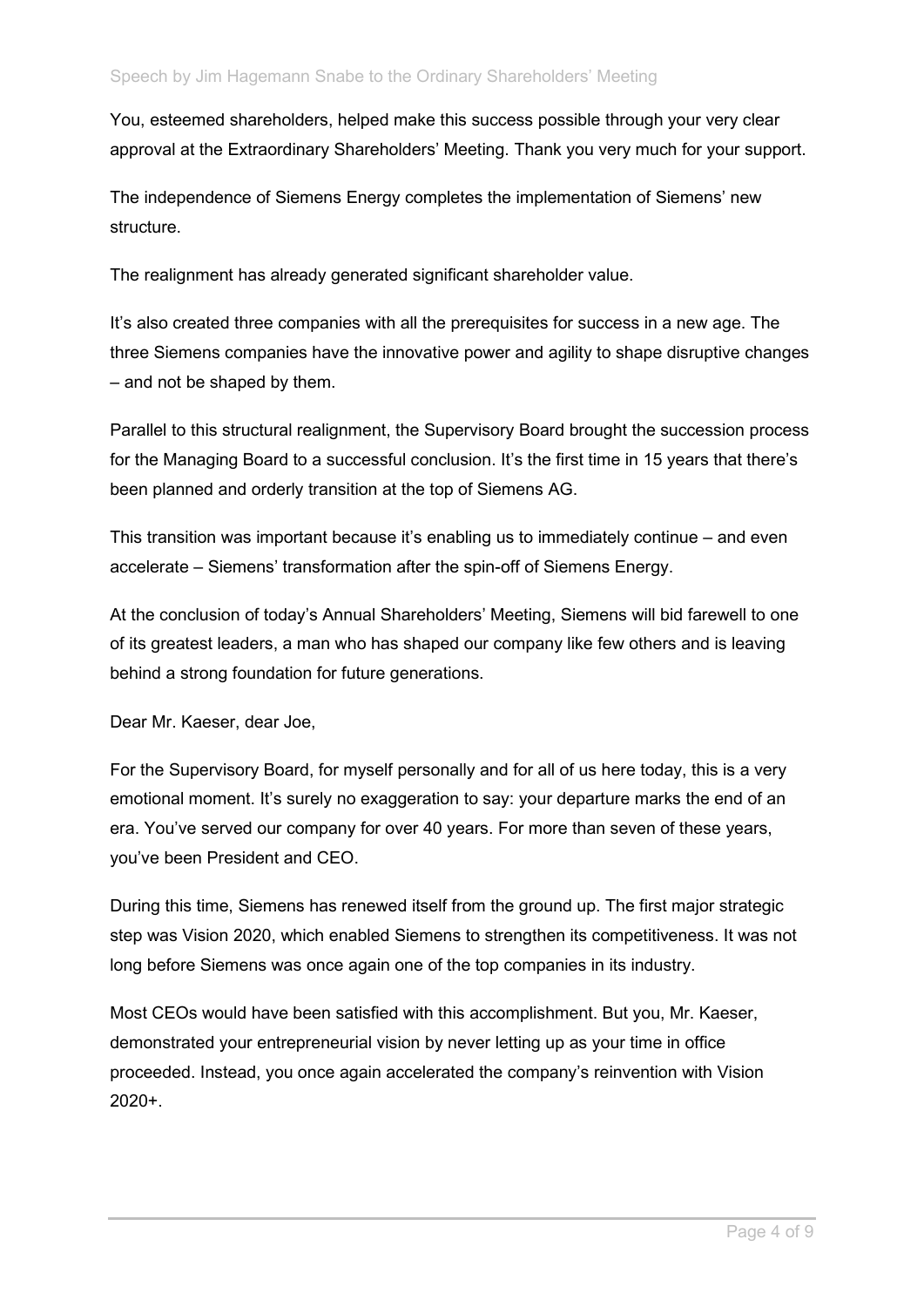You also supported a planned and orderly succession in the Managing Board. In my view, this is every leader's most important task: to find a good successor and ensure a smooth transfer of the company's businesses.

Vision 2020+, the transformation of the Siemens conglomerate into three powerful companies, is your legacy to the next generation. Today, Siemens AG is more focused, more adaptable, faster and stronger than ever. The company is fit for the future.

On behalf of the Supervisory Board and, above all, on behalf of all your colleagues at Siemens, I'd like to thank you for your dedication to our company, for your over 40 years of tireless commitment, for your life's work!

Thank you, Mr. Kaeser, very, very much.

Esteemed shareholders,

At the end of March, we'll also bid farewell to another highly deserving colleague on the Managing Board of Siemens AG. Klaus Helmrich will be retiring after nine years on the Managing Board and 35 years of service to Siemens.

Customer proximity has always been his top priority. Anyone who's seen Mr. Helmrich in talks with customers – at the Hannover Messe, for example – notices this immediately.

Very early on, Mr. Helmrich recognized the great potential of combining hardware and software. It was in precisely this direction that he further developed the businesses bundled today at Digital Industries.

Dear Mr. Helmrich,

On behalf of the Supervisory Board and the entire company, I'd like to take this opportunity today to cordially thank you for your outstanding services to Siemens!

Thank you very much, in particular, for your highly professional support for the succession process at Digital Industries. You're passing on a vast sum of knowledge.

As a result, Digital Industries can optimally leverage all available opportunities and continue the successes of your time in office.

Ladies and gentlemen,

A new management team will now lead Siemens into the future. It's a great pleasure for me to briefly introduce this strong Managing Board to you today.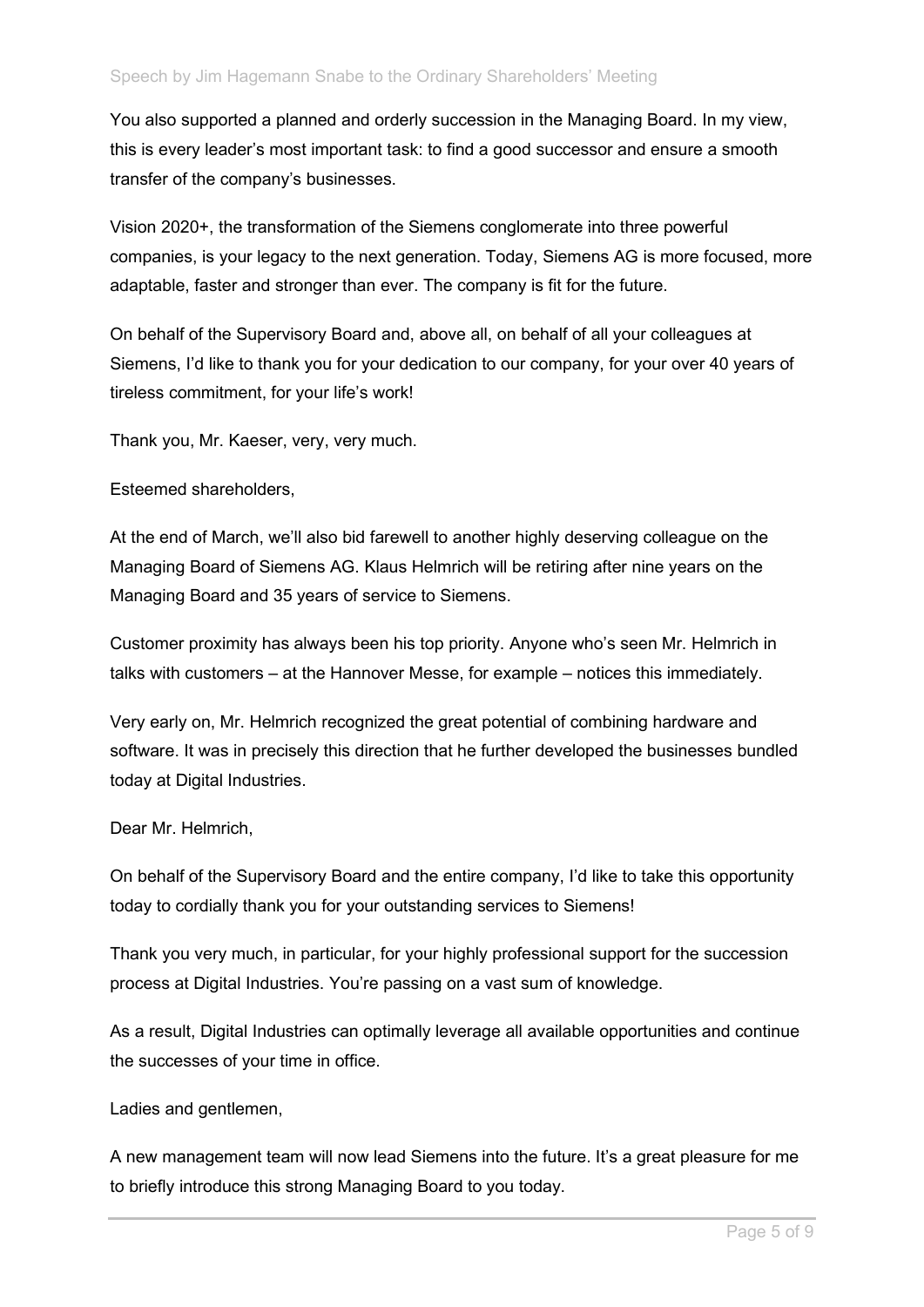Roland Busch will assume the position of President and CEO at the conclusion of today's Annual Shareholders' Meeting.

Mr. Busch holds a doctorate in physics and has worked at Siemens for more than 25 years.

Over the course of his career, he's gained international experience in a wide range of key positions, for example: as head of Siemens Strategy, as the Managing Board member responsible for businesses like rail systems and building technology and for markets such as Asia and the Middle East, as Chief Technology Officer and, for a time, also as Labor Director and finally, as Chief Operating Officer and Deputy CEO.

In all these roles, Mr. Busch has distinguished himself again and again.

In this connection, I'd especially like to highlight his profound grasp of technology. Mr. Busch identifies future technology trends at an early stage. And he seizes the entrepreneurial opportunities they create for Siemens.

In the past year, the Supervisory Board has had the opportunity to work with Mr. Busch more closely. We've come to know him as an ambitious, modern leader. He's open, visionary and a true team player. But above all, he's passionate about Siemens and the opportunities that await us.

Dear Mr. Busch, dear Roland,

In your new role as President and CEO, you will have the Supervisory Board's full support. Our hearty congratulations. We wish you all the best and are very much looking forward to working together with you!

The new Managing Board team also includes Ralf Thomas, Judith Wiese, Cedrik Neike and Matthias Rebellius.

To this audience, Mr. Thomas needs no long introduction. As an extremely competent CFO, he's been fostering and helping shape the company's successful reinvention ever since 2013. His experience will be of enormous value also in the next phase of our transformation.

The Supervisory Board appointed Ms. Wiese Labor Director of Siemens AG, effective October 1, 2020. She's an internationally experienced HR manager with valuable knowhow in the transformation of global organizations.

Under her leadership, Siemens will rigorously expand new forms of cooperation for the digital age and accelerate the implementation of its sustainability strategy.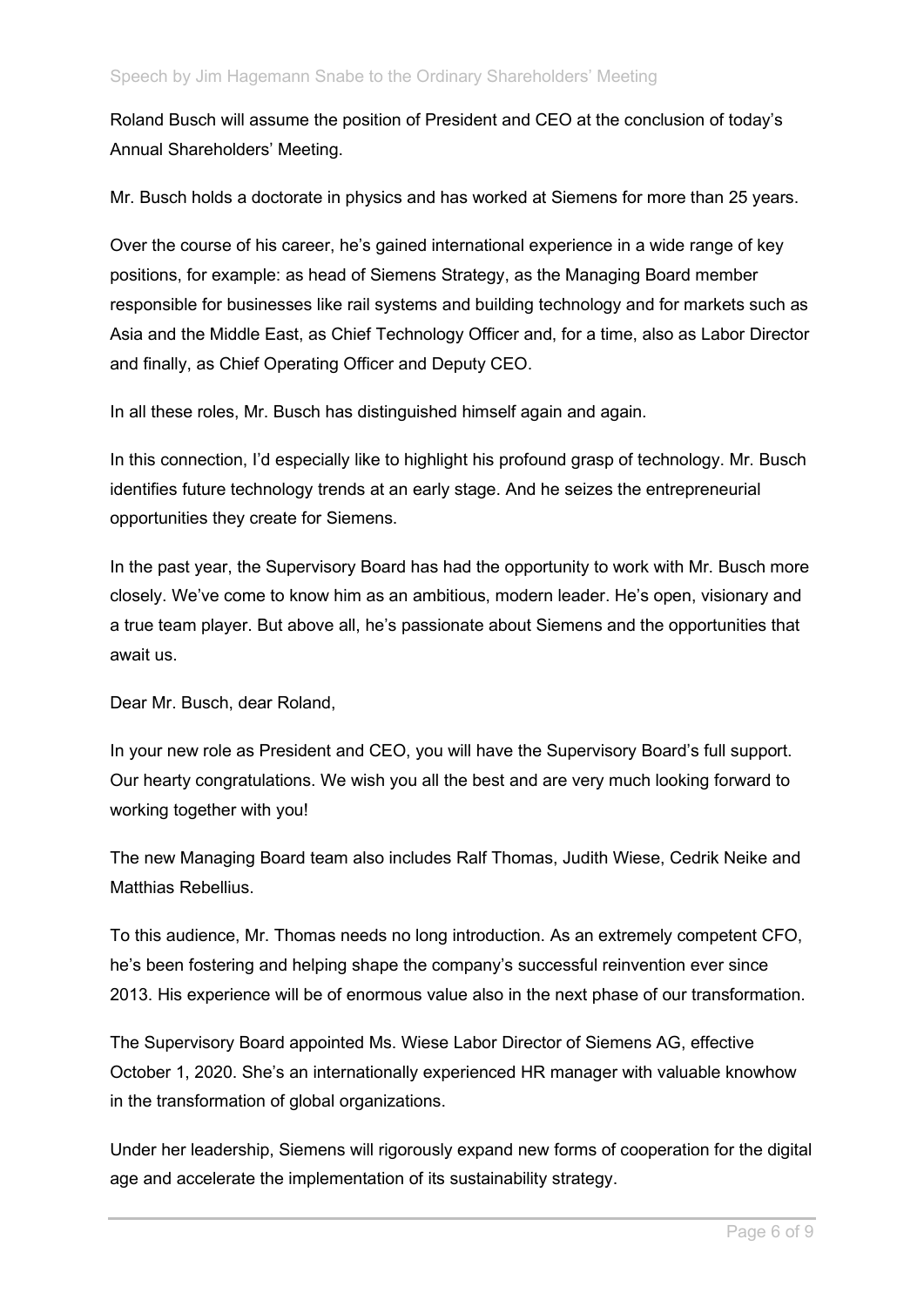Cedrik Neike has been a member of the Managing Board since 2017. In this position, he's been responsible most recently for Smart Infrastructure. Leveraging his many years of experience in digital connectivity and his orientation on innovation, he's advanced this business yet further. Mr. Neike succeeded Mr. Helmrich as the Managing Board member responsible for Digital Industries, effective October 1, 2020.

Effective the same date, Matthias Rebellius was appointed a member of the Managing Board for the first time. In this position, he's responsible for Smart Infrastructure. For the past several years, Mr. Rebellius was the Chief Operating Officer at Smart Infrastructure. In this role, he was closely involved in enabling the business to tap new growth opportunities.

With this new Managing Board, Siemens AG has a first-class leadership team: experienced, extremely competent and determined to fully exploit every opportunity for innovation and growth.

On behalf of the Supervisory Board, I'd like to wish this strong new team every success in mastering the exciting tasks that lie ahead!

Ladies and gentlemen,

A new chapter at Siemens has begun. The Supervisory Board is also taking steps to prepare for this change through, among other things, today's Supervisory Board election. Ms. Leibinger-Kammüller and Mr. Wenning will leave the Supervisory Board at the end of this Annual Shareholders' Meeting.

Ms. Leibinger-Kammüller has been a member of the Supervisory Board since 2008. With her great wealth of experience and immense dedication, she's supported the company's development again and again. Her contributions to the work of the Audit, Compliance and Nominating Committees have been particularly valuable.

## Dear Nicola,

On behalf of the company and of myself, I'd like to cordially thank you for your trust-based cooperation and support – particularly in making challenging decisions. Your focus on Siemens' welfare has never wavered. Thank you very much!

Mr. Wenning has been a member of the Supervisory Board since January 2013 and its Deputy Chairman since September 2013. Mr. Wenning was appointed Chairman of the Compensation Committee when it was newly established a few years ago.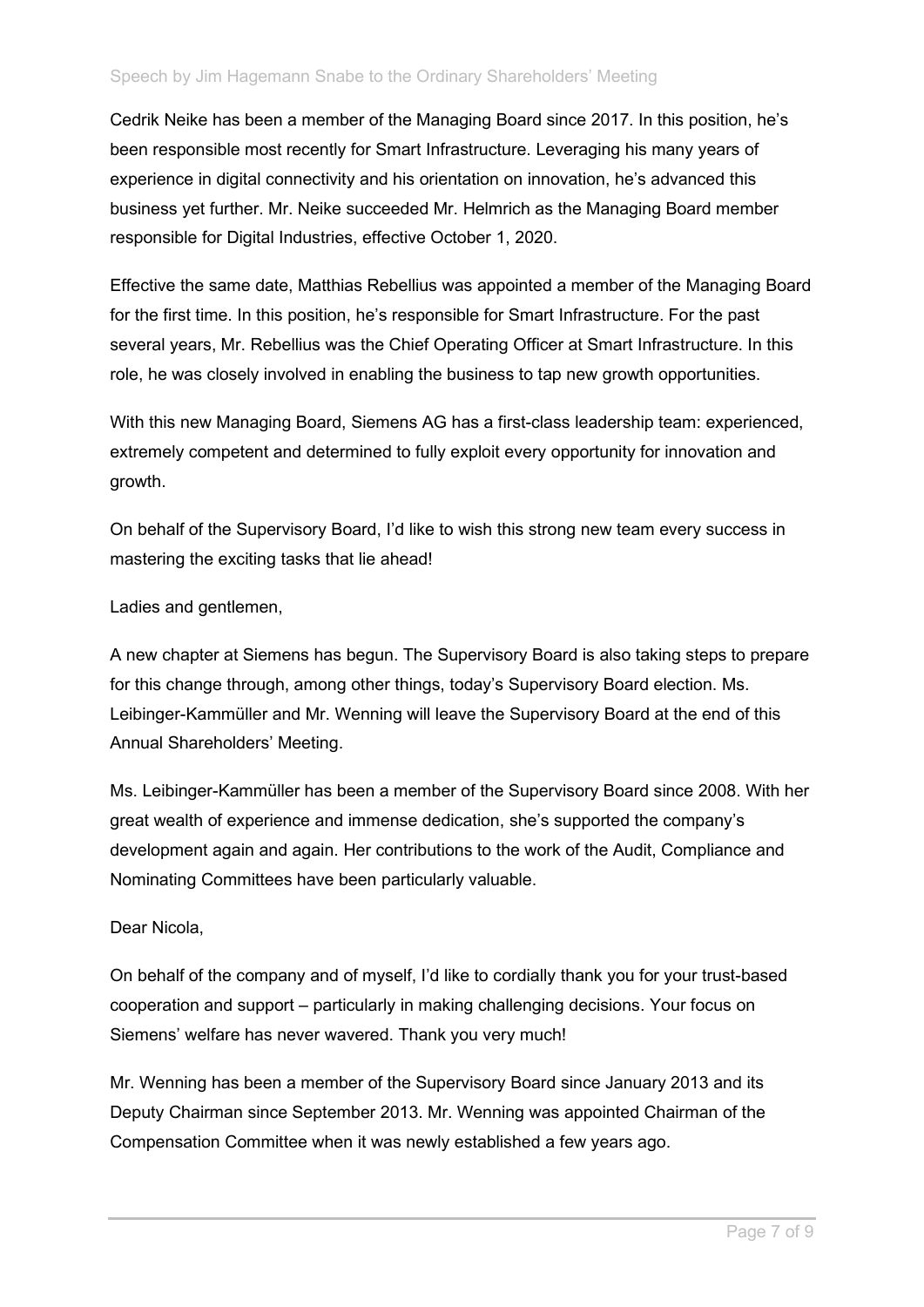## Dear Werner,

As Chairman of the Supervisory Board, it's been my pleasure to work with you very closely over the last three years. Your support has been very valuable to me and also to the Supervisory Board as a whole. Siemens' interests have always been your top priority, and your analyses and recommendations have always been extremely relevant and clear. You've always been someone we can rely on.

Thank you very much! It's been an honor for me to have worked with you!

To find the best-possible candidates for today's Supervisory Board election, the nominating process started very early. This process was based on an analysis of the skills and expertise that the Supervisory Board needs in order to support Siemens in the next phase of its transformation.

The Supervisory Board is proposing two new members for election by today's Annual Shareholders' Meeting. Grazia Vittadini is the Chief Technology Officer at Airbus and a member of the Airbus Executive Committee. Kasper Rørsted is CEO of adidas AG. Both candidates are acknowledged experts in the sustainable transformation and successful digitalization of industries and companies.

Dear Ms. Vittadini, dear Mr. Rørsted,

Thank you very much for your trust in Siemens and for your willingness to support our company in the next phase of its further development. The members of the Supervisory Board and of the Managing Board are looking forward to working with you.

At today's Supervisory Board election, I'll also be standing for reelection as a member of the Supervisory Board. I'd like to thank you, esteemed shareholders, very cordially for your trust over the last few years – as well as all the colleagues at Siemens for their productive cooperation.

I'd be very pleased to contribute my efforts, expertise and enthusiasm to the next phase of Siemens' transformation.

In the years ahead, the Supervisory Board intends to foster the further development of the new focused Siemens in a targeted manner. Innovation and digitalization and the realization of the related opportunities for growth are to be key priorities in this connection.